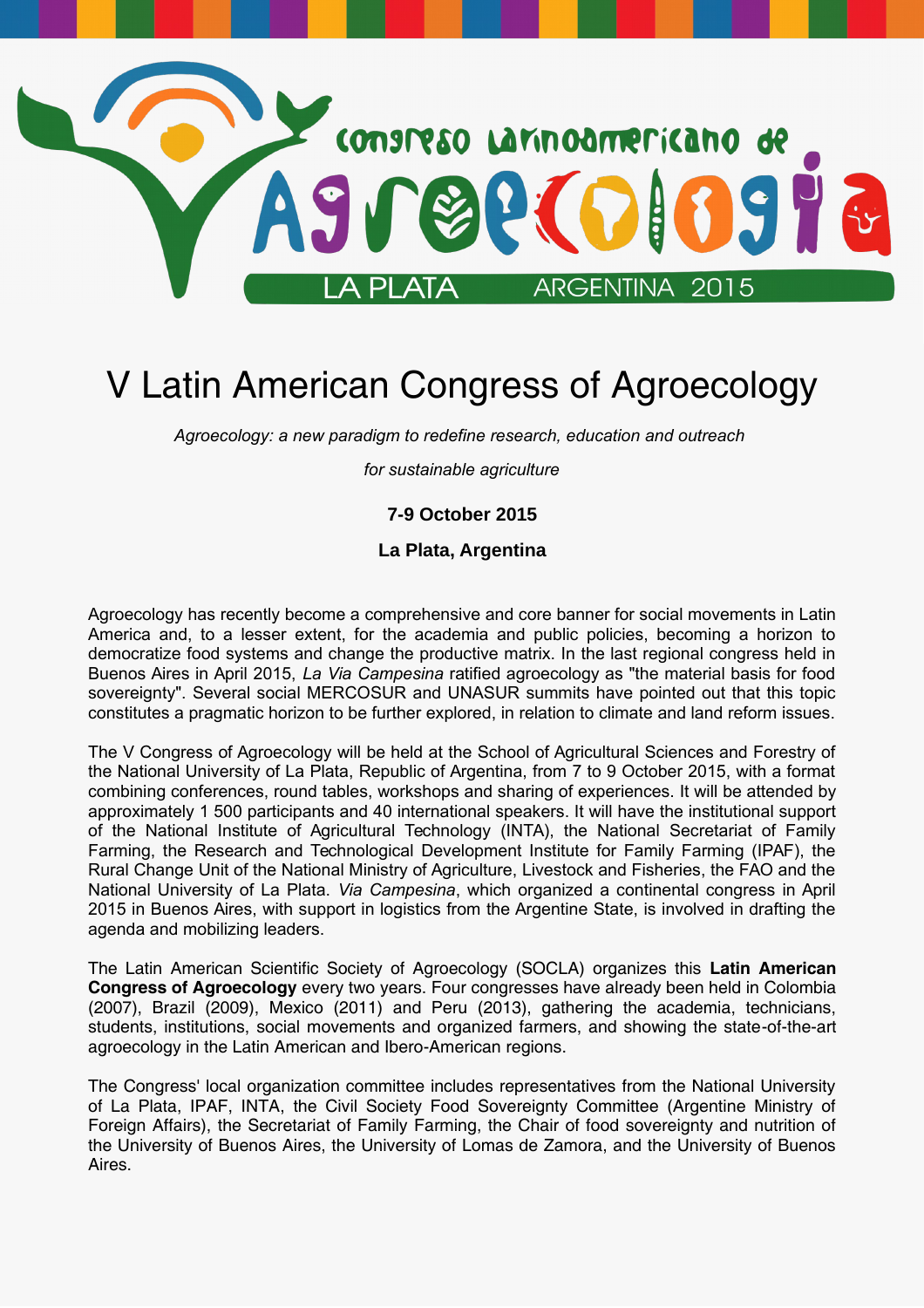# **DRAFT PROGRAM**

# **KEY SPEECHES**

- 1. **Gender and Agroecology**. Emma Siliprandi, Center for Food Studies and Research, State University of Campinas (UNICAMP), Brazil
- 2. **History of Agroecology: from Yesterday to Today**. Susana Hecht, University of California, Berkeley, USA
- 3. **Peoples, Food Systems and Regional and Global Challenges**: João Pedro Stedile, Movement of Landless Rural Workers (MST), Brazil
- 4. **Between Institutionality and Social Movements: Current International Situation for Agroecology**. Peter Rosset, ECOSUR-Mexico, Land Research-Action Network, La Vía Campesina
- 5. **Analysis of Local Knowledge to Restore Biodiversity**. Mg. Zoraida Calle, University of Los Andes, Colombia
- 6. **Intensification and Agroecology**. Dr. Pablo Tittonel, National Institute of Agricultural Technology (INTA), Argentina-Netherlands; Dr. Miguel Altieri, USA

# **ROUND TABLES**

#### 1. **Exchange of Knowledge and Agroecology**

- Jaime Morales Hernández, Center for Social Training and Research, Mexico
- Juan Caceres, farmer, Provincial Association of Organic Farmers, Argentina
- Representative of AgriEcology Peasant Schools, National Indigenous Peasant Movement, Latin American Coordination of Peasant Organizations, CLOC - La Via Campesina, Argentina

#### 2. **Seeds: Biocultural Diversity, Farmers' Rights and Agrifood System**

- Carlos Vicente (GRAIN, Argentina)
- Movement of Small Farmers (MPA, Brazil)
- Irajá Ferreyra Antunez (Brazilian Agricultural Research Corporation, EMBRAPA, Brazil)

#### 3. **Education and Agroecology**

- Olga Domene, National Coordinator of the Agroecology Graduate Training Program, Bolivarian University of Venezuela, Venezuela
- Teacher of Agroecology-National University of La Plata, Argentina
- Daniel Bareilles, Degree program in Agroecology in Cañuelas, Argentina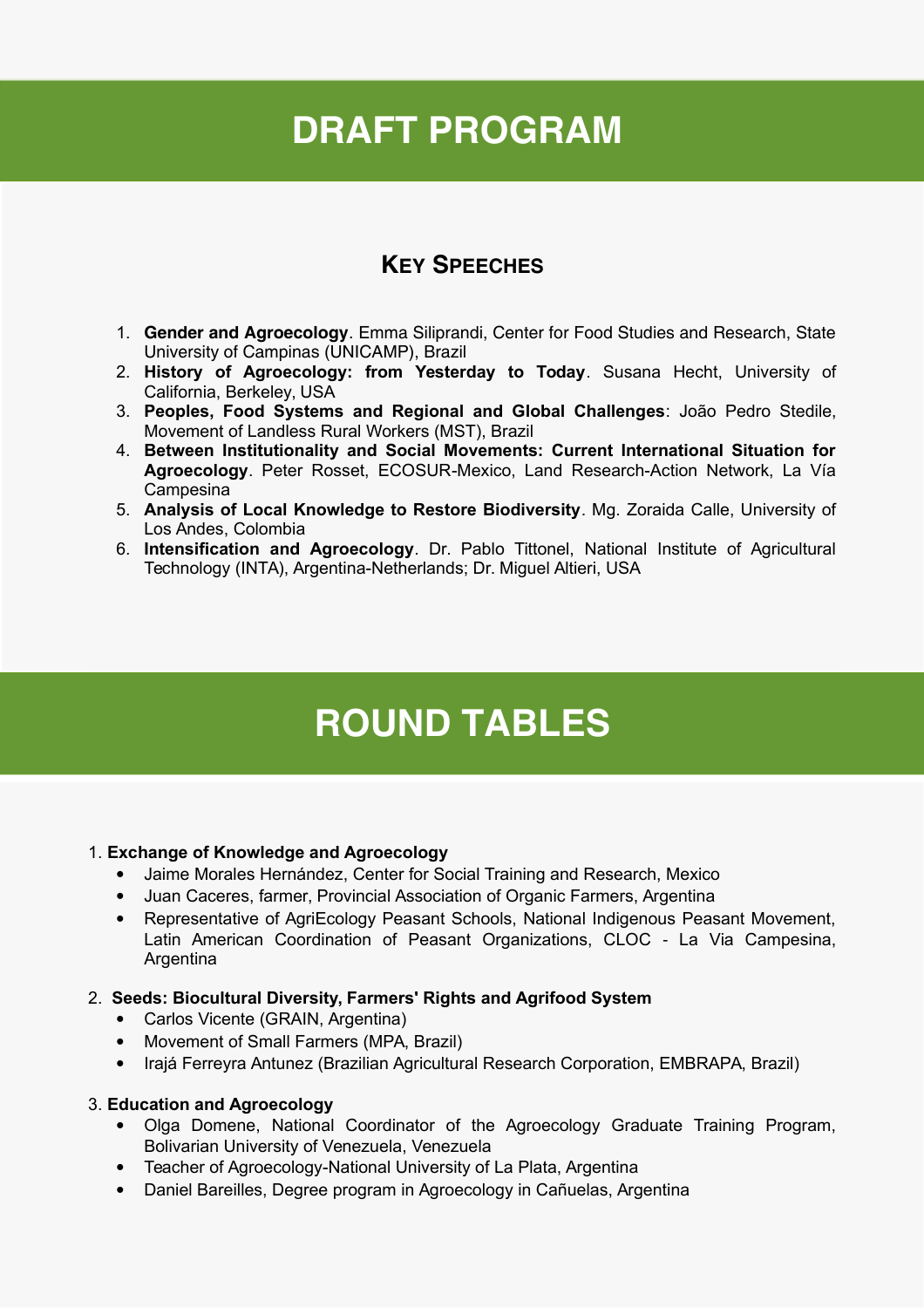#### **4. Suburban Areas with Restrictions in the Use of Agrochemicals: Agroecology or Soybean Sea?**

- Patricia Propersi, researching teacher at the National University of Rosario, Argentina
- Jorgelina Porta, agricultural engineer, political and social activist, Secretary and Undersecretariat of Productive Development in the city of Mar del Plata, Argentina

#### 5. **How to Build Another Economy for Agroecology**

- EcoVida Network, Brazil
- Mercados Campesinos, Bolivia or Ferias Francas Argentinas
- Jose Luis Coraggio (General Sarmiento National University, Argentina)
- Moderator: Luis Caballero (Secretary of Family Farming, Argentina)

#### 6. **Agroecology Outreach**

- Dardo Selis, Argentine Association of Rural Outreach (AADER), Argentina
- Carlos Pineda, National Institute of Agricultural Technology (INTA), Argentina
- Francisco Caporal, Federal Rural University of Pernambuco (Brazil)
- Antonio Lattuca, Agricultural Engineer and Coordinator of the Urban Agriculture Program, city of Rosario, Argentina
- Moderator: Carlos Carballo, University of Buenos Aires

#### 7. **Climate Change**

- Dr. Fernando Funes Monzote, SOCLA Cuba
- Diego Ramilo, Forestry Engineer MSc., National Coordinator of Transfer and Outreach at INTA, Argentina
- Mr. Lucas Di Pietro, Department of Climate Change, Secretariat of Environment and Sustainable Development, Argentina
- Moderator: Clara Nicholls, SOCLA, USA

#### 8. **Social Movements, Food Sovereignty and Agroecology**

Organized by Peter Rosset and La Vía Campesina

#### 9. **Institutional Innovation at INTA**

- Andrea Maggio, Director of the Center for Research and Technological Development of Family Farming, CIPAF-INTA Argentina
- Pablo Tittonell, National Program of Natural Resources, INTA Argentina
- Jorge Ullé, INTA Agroecology Network, Argentina
- Moderator: Gustavo Tito, INTA Buenos Aires Metropolitan Area, Argentina

#### 10. **The Agroecology Proposal in view of the Increased Use and Effect of Pesticides**

- Javier Souza, Pesticide Action Network and Alternatives for Latin America (RAPAL)
- Margarita Goycochea, Environmental Forum of Los Toldos, Argentina
- Jesús Contreras, Organic Agricultural Network of Misiones, Argentina
- Fernando Carneiro, Campaign against Agrotoxics, Brazil

#### 11. **GM foods/GMO**

- Walter Pengue, General Sarmiento University, Argentina
- Pablo Galeano, University of the Republic, Uruguay
- Silvia Ribeiro, ETC Group, Mexico

#### 12. **Family Farming and Agroecology**

- Member of the National Universities Forum for Family Farming. Argentina
- Representative of the Movement of Small Farmers of Brazil, CLOC La Via Campesina
- Mr. Lautaro Vizcay, Head of the Technical Secretariat of MERCOSUR's Specialized Meeting on Family Farming